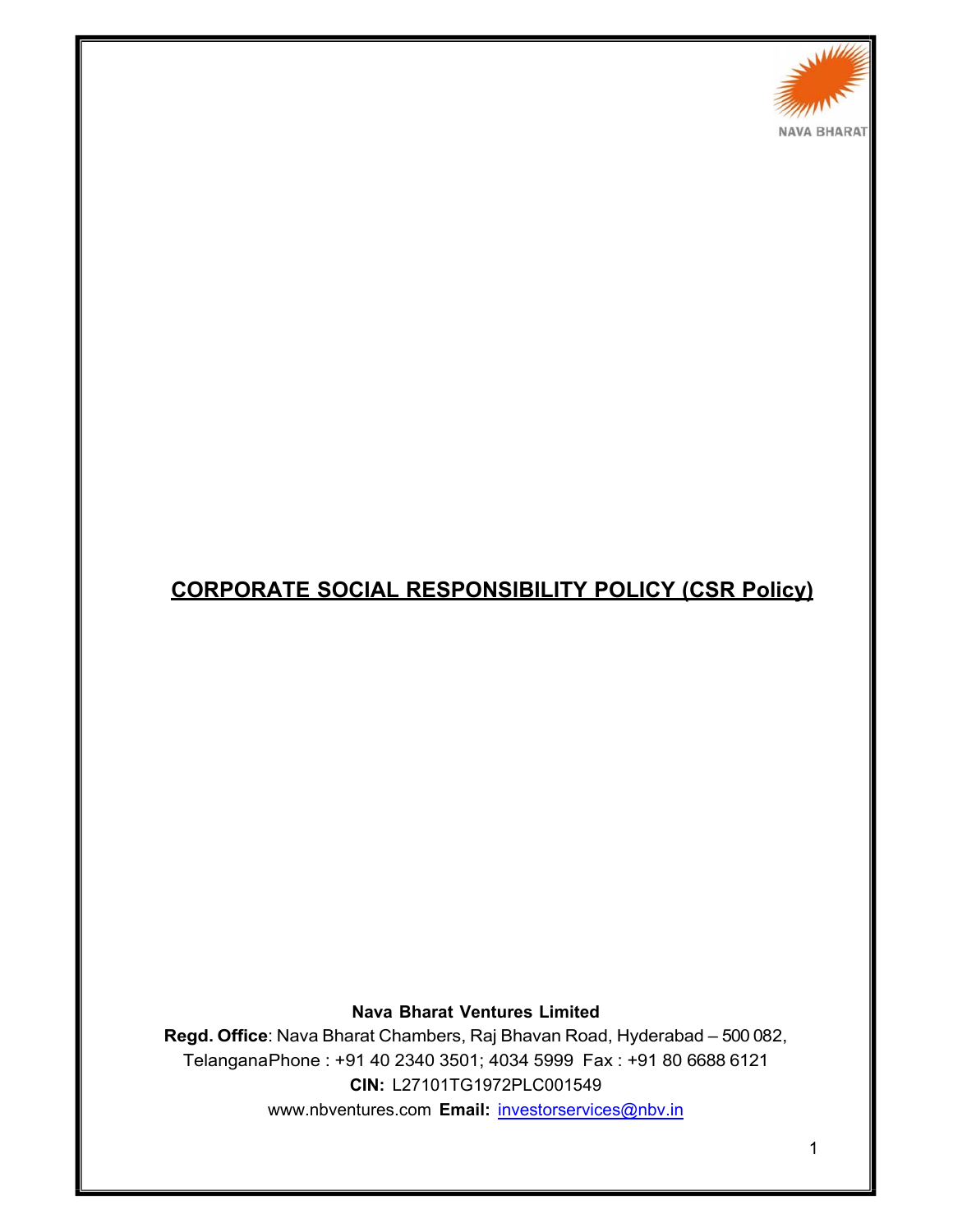

# **Index**

- ❖ Preliminary
- Objective
- Definitions
- Constitution of CSR Committee
- ❖ Scope
- CSR Budget
- CSR Expenditure
- $\div$  Implementation
- Monitoring & Reporting
- ❖ Review of Policy
- $\div$  Information dissemination
- Management Commitment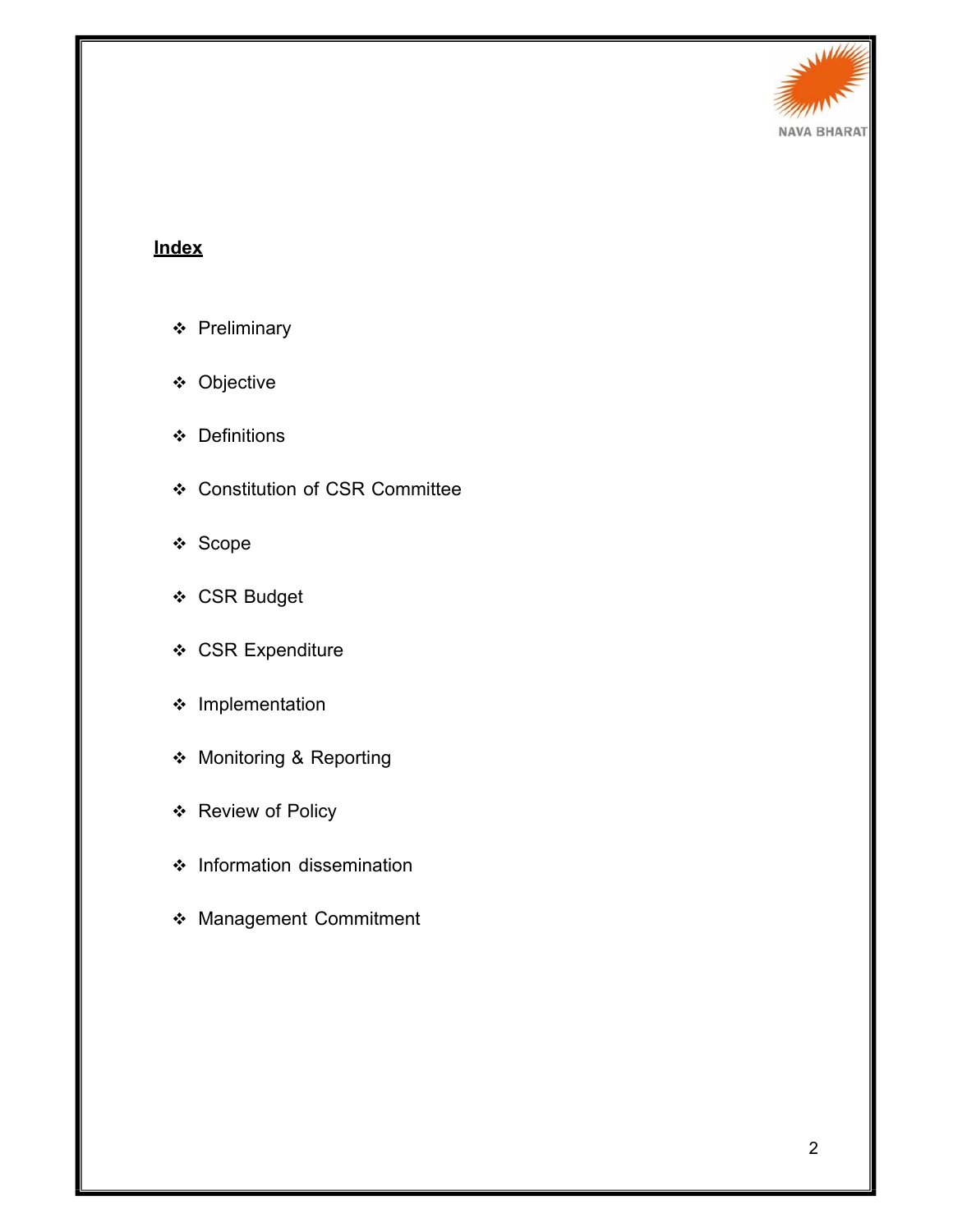

### **Preliminary:**

Nava Bharat Ventures Limited ("NBV") is committed towards betterment of society and environment with constant efforts to build and nurture long lasting relationships with members of the society in general and the communities around its manufacturing facilities in particular.

CSR Philosophy –

- Improving quality of life of the communities and stakeholders around the Company's manufacturing facilities;
- Contributing to economic development of the society from which the Company draws resources for its operations;
- The Company endeavors to provide learning and imparting knowledge to students through measures like formal schools;
- provide health care services through measures like preventive health care; and
- provide livelihood and empowering women through measures like vocational training and livelihood generation programs.

#### **Objective:**

The main objective of this CSR Policy is to lay down guidelines and also make CSR as one of the key business drivers for sustainable development of the environment and the society in which the Company operates in particular and the overall development of the communities at large.

# **Definitions:**

- (1) "CSR Committee" means the Corporate Social Responsibility Committee of the Board referred to in Section 135 of the Companies Act, 2013 ("the Act").
- (2) "CSR Policy" means a statement containing the approach and direction given by the board of a company, taking into account the recommendations of its CSR Committee, and includes guiding principles for selection, implementation and monitoring of activities as well as formulation of the annual action plan.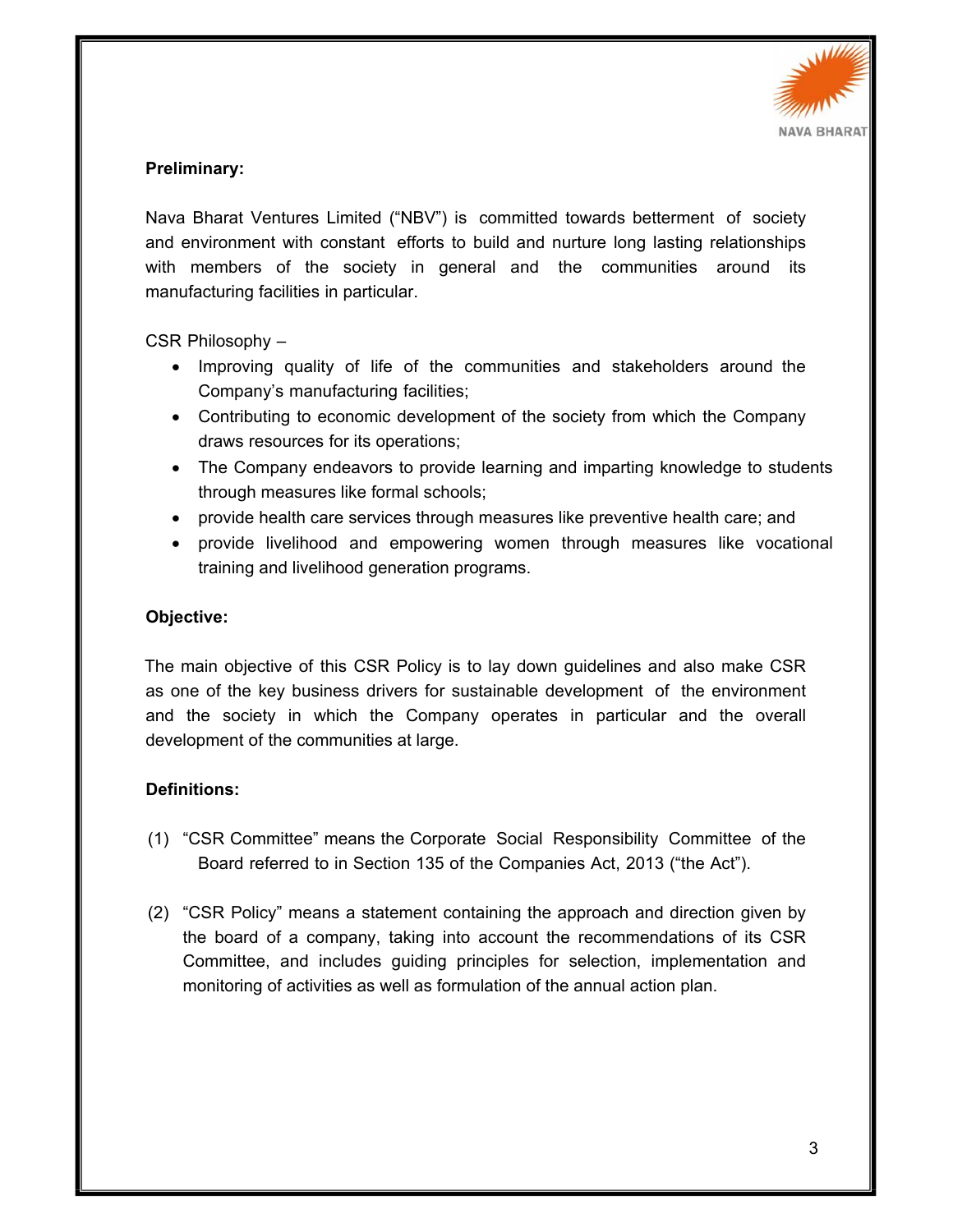

- (3) "Corporate Social Responsibility" means the activities undertaken by a Company in pursuance of its statutory obligation laid down in section 135 of the Act in accordance with the provisions contained in these rules, but shall not include the following, namely:
	- a) activities undertaken in pursuance of normal course of business of the company
	- b) any activity undertaken by the company outside India except for training of Indian sports personnel representing any State or Union territory at national level or India at international level
	- c) contribution of any amount directly or indirectly to any political party under section 182 of the Act
	- d) activities benefitting employees of the company as defined in clause (k) of section 2 of the Code on Wages, 2019 (29 of 2019)
	- e) activities supported by the companies on sponsorship basis for deriving marketing benefits for its products or services
	- f) activities carried out for fulfilment of any other statutory obligations under any law in force in India
- (4) "Net Profits" means the net profit of the Company as per its financial statements prepared in accordance with the applicable provisions of the Companies Act, but shall not include (i) any profit arising from any overseas branch or branches of the Company (whether operated as a separate company or otherwise); and (ii) any dividend received from other companies in India, which are covered under and complying with the provisions of Section 135 of the Act.
- (5) "Ongoing Project" means a multi-year project undertaken by a Company in fulfilment of its CSR obligation having timelines not exceeding three years excluding the financial year in which it was commenced, and shall include such project that was initially not approved as a multi-year project but whose duration has been extended beyond one year by the board based on reasonable justification.

# **Constitution of CSR Committee:**

Pursuant to Section 135 of the Companies Act, 2013, the Board of Directors of the Company is required to constitute a Committee of Directors called "Corporate Social Responsibility Committee" ("CSR Committee"). The Corporate Social Responsibility Committee ('CSR Committee') shall consist of three or more Directors amongst whom at least one shall be an Independent Director. The CSR Committee shall carryout its duties as prescribed under the Act from time to time.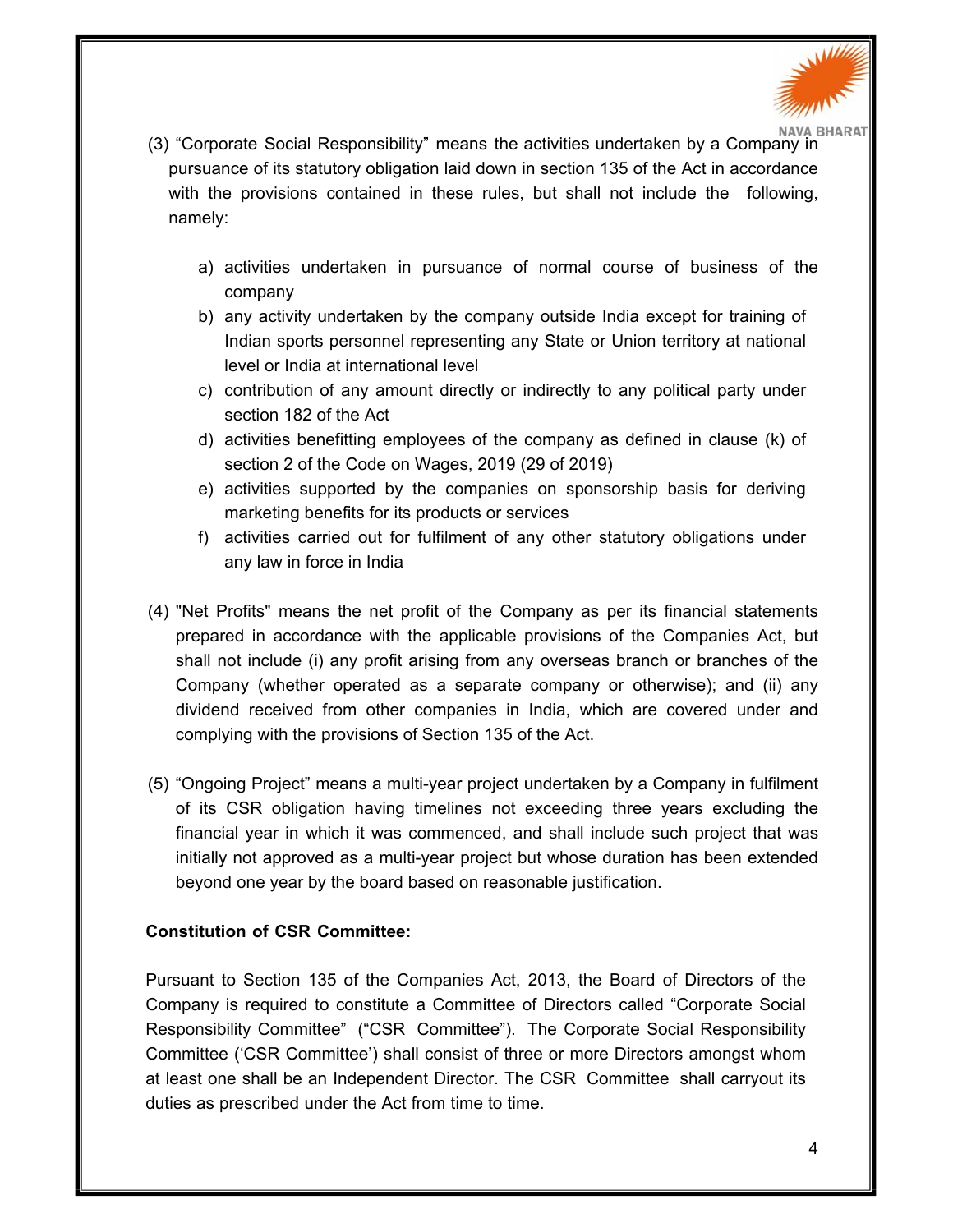

# **Role of CSR Committee:**

- a. To formulate and recommend to the Board, a Corporate Social Responsibility Policy which shall indicate the activities to be undertaken by the Company as specified in Schedule VII of the Companies Act, 2013 (as amended from time to time).
- b. To recommend the amount of expenditure to be incurred on the activities in a financial year.
- c. To consider and review on the ongoing projects including "Unspent CSR Account".
- d. To monitor the Corporate Social Responsibility Policy of the company from time to time.
- e. Any other matter/thing as may be considered expedient by the Members of the Committee in furtherance of and to comply with the CSR Policy of the Company.

# **Responsibilities of the Board:**

The Board shall:

- a. Form a CSR Committee and disclose the composition of the CSR Committee.
- b. Approve the CSR Policy after taking into account the recommendations made by the CSR Committee.
- c. Approve/modify the activities as recommended by the CSR Committee.
- d. Place the CSR Policy on the Company's website.
- e. Ensure implementation of the activities under CSR.
- f. Ensure expenditure of requisite amount on CSR every year as per law.
- g. Disclose reasons for not spending the amount (if applicable) in the Annual Report to the Shareholders of the Company.
- h. Ensure that the administrative overheads are not more than 5% of the total CSR Expenditure.
- i. Ensure that the funds so disbursed have been utilized for the purposes and in the manner as approved by Board / CSR Committee and the Chief Financial Officer shall certify to the effect.
- j. Approve transfer of unspent CSR Amount in accordance with the law. The Accounts and Finance Team of NBV shall prepare the statement of spent and unspent CSR amounts and shall assist and facilitate for transfer of the same.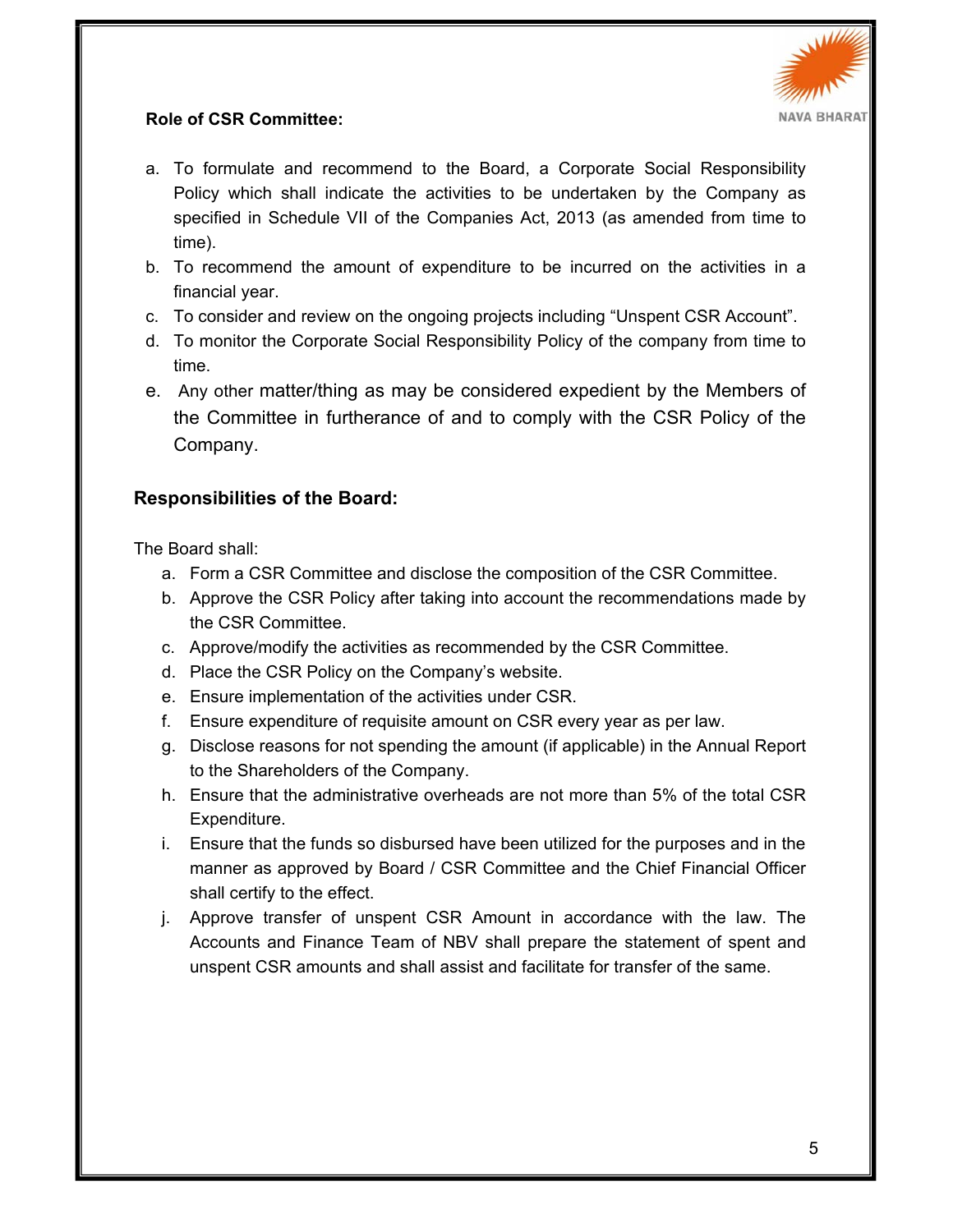#### **Scope:**

The following are the thrust areas and activities covered thereunder:



| Program    | <b>Activities</b>                                                                                                                                                                                                                                                                                                                                                      |
|------------|------------------------------------------------------------------------------------------------------------------------------------------------------------------------------------------------------------------------------------------------------------------------------------------------------------------------------------------------------------------------|
| Health     | Nava Bharat Eye Centre<br>$\bullet$<br>Preventive<br>Healthcare<br>through<br>Healthl<br>Campaigns<br>Safe drinking water plants & wash facilities<br>$\bullet$<br><b>Toilet blocks in Government Schools</b>                                                                                                                                                          |
| Education  | Nava Bharat High School<br>Brahmani Public School<br>Digital/Physical Infrastructure<br>Govt.<br><i>in</i><br>$\bullet$<br>Schools<br>Free<br>tutorials for economically<br>backward<br>students in Govt. schools<br>Education development programs such as<br>$\bullet$<br>Spoken English, Mobile Science Laboratory,<br>computer classes, after class tuitions etc., |
| Livelihood | Nava Bharat Vocational institute<br>Nava Bharat Skill Development Centre<br>Women Employment Centre                                                                                                                                                                                                                                                                    |

The CSR Committee may, from time to time, recommend other programs/activities including donations for such activities as may be prescribed under the Act. **CSR Budget:** 

The budget for the CSR projects is reviewed and recommended by the CSR Committee and approved by the Board. The Board / Committee, as the case may be, shall ensure that the company spends such amounts as may be prescribed under the applicable act(s) / regulations / rules statutory/ regulatory or otherwise.

# **CSR Expenditure:**

CSR expenditure includes all expenses, whether direct or indirect, incurred on the programs undertaken in accordance with the approved CSR budget / plan; provided the board shall ensure that the administrative overheads shall not exceed five percent of total CSR expenditure of the company for the financial year.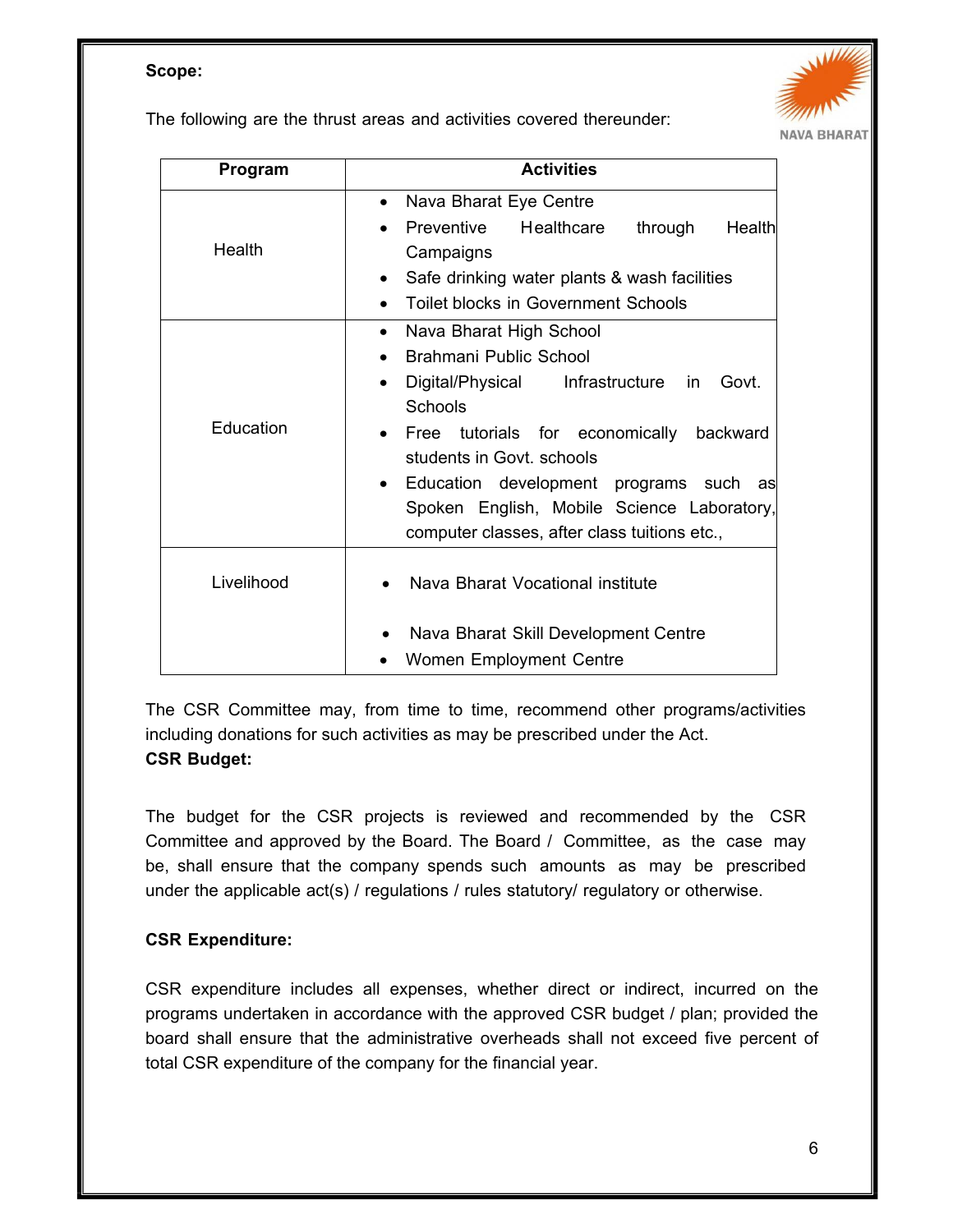

# **Surplus fund:**

Any surplus arising out of the CSR activities shall not form part of the business profit of a company and shall be ploughed back into the same project or shall be transferred to the Unspent CSR Account and spent in pursuance of CSR policy and annual action plan of the company or transfer such surplus amount to a Fund specified in Schedule VII, within a period of six months of the expiry of the financial year.

Where a company spends an amount in excess of requirement of section 135 of the Act, such excess amount may be set off against the requirement to spend up to immediate succeeding three financial years subject to the conditions that –

- (i) the excess amount available for set off shall not include the surplus arising out of the CSR activities,
- (ii) the Board of the company shall pass a resolution to that effect

# **Monitoring & Reporting:**

The fundamental goal is to see that all the programs and activities are positive and running successfully. The monitoring mechanisms include visits, meetings and progress/status reporting by the project teams/Company's personnel or such other agencies as may be entrusted with.

The Board of a company shall satisfy itself that the funds so disbursed have been utilised for the purposes and in the manner as approved by it and the Chief Financial Officer or the person responsible for financial management shall certify to the effect. The Board of a Company shall monitor the implementation of the project with reference to the approved timelines and year-wise allocation and shall be competent to make modifications, if any, for smooth implementation of the project within the overall permissible time period.

# **CSR Annual Action Plan (CAAP)**

The CSR Committee shall formulate and recommend to the Board of Directors, a CAAP in pursuance of this Policy, which shall include focus areas for the year, the list of projects to be undertaken, manner of execution, fund utilization, monitoring mechanism, etc.

The Board of Directors may approve the CAAP with such further conditions as it deems fit and further alter CAAP at any time during the financial year, as per the recommendation of the CSR Committee, based on the reasonable justification to that effect.